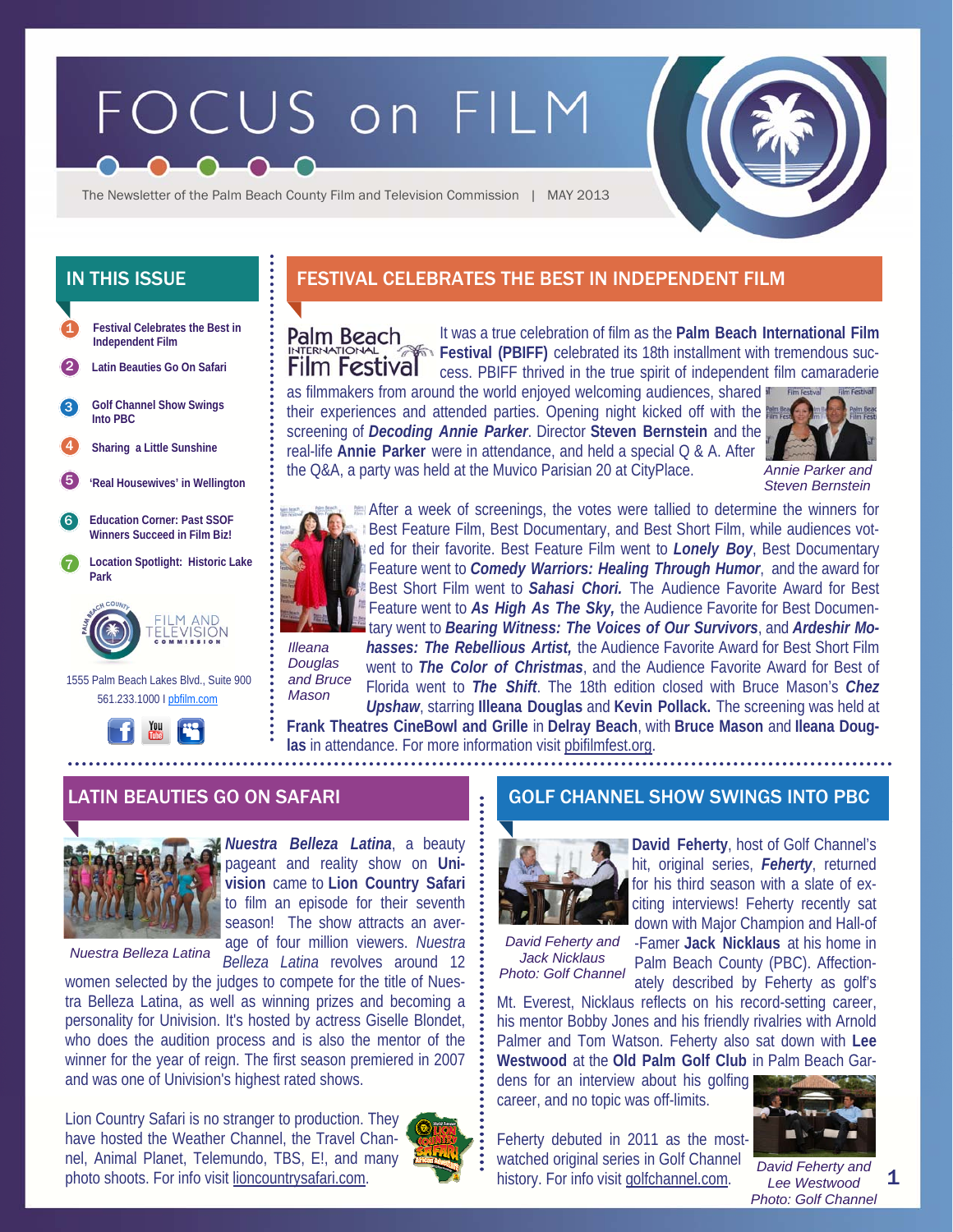

FOCUS ON FILM

# FILM COMPETITION IS HEARING 'VOICES' FILM SCHOOL DISTRICT PIO IS MOVING ON



South Florida filmmakers were honored during the annual **Voices of Local Film**, during the **18th Annual Palm Beach International Film Festival**. The award for Best Feature film went to **Robert Goodrich** for his film, *Ares 11*, and the award for Best Director went to **V. Alex Marquez** for his film *Kundalini*.

"We had our best event yet. The audience enjoyed seeing locally produced films," said **Heath McKnight**, President and Founder, Palm Beach Film Society. All of the selected films screened at the **Cobb Theatres** in **Palm Beach Gardens**. *Voices* is the only category during the PBIFF which features films made by local, nonstudent filmmakers. For more info visit pbfilmsociety.org.

# BOCA PRODUCTION HOUSE IS SIZZLING HOT

Over the past 18 years, Hutton Miller based in Boca Raton has helped sell more than two billion dollars worth of direct response products Ill**HUTTON MILLER III** worldwide by creating campaigns in every category from household and beauty to tools and toys. Hutton Miller's expansive, state of the art studio provides an endless canvas for any set imaginable, but sometimes, they just need a special look. "Our client had a particular look and feeling in mind that was better achieved on location, rather than overhauling our studio," says **CEO Peter Hutton** about their recent major toy project, "and that's when we turned to PBC for assistance. Scouring through dozens of options, Hutton Miller finally found the fit that was just right for the project and the client was thrilled.

"There are so many great private and public locations locally, the possibilities are pretty much endless," points out President **John Miller**. "We can have a beautiful, modern house one day and be at a desolate lot the next depending on the needs of our clients' projects. And to be able to do all of that without breaking the budget or traveling more than about an hour, is a great asset to our company." For more info visit huttonmiller.com.



**Nat Harrington**, chief public information officer for the Palm Beach County School District, and a long-standing board member of the Palm Beach County Film and Television Commission will be resigning from the School District next month. As the lead spokesman for the nation's 11th-largest

school district for 16 years. Harrington has acted as liaison between the district and news organizations, handles communications, and organizes community volunteers. "I am excited to be pursuing new opportunities and expanding my career," said Harrington. *Nat Harrington* 

Harrington helped to organize many film shoots that took place at county schools. Some of those film shoots include an episode of ABC's *Extreme Makeover*, which shot at Wellington High School. For more info call 561.233.1000.

## CRIME THRILLER NOW AVAILABLE ON DVD



The feature film *Parker* will be released on DVD on May 21! Palm Beach County served as the picturesque backdrop for the movie, which stars **Jennifer Lopez** and **Jason Statham**. Directed by **Taylor Hackford**, the movie revolves around a thief with a unique code of profes-

*Jason Statham at the Boca Resort & Club* 

sional ethics who is double-crossed by his crew and left for dead. Assuming a new disguise and forming an unlikely alliance with a woman on the inside, he looks to hijack the score of the crew's latest heist. West Palm Beach, Palm Beach, Ocean Ridge and Boca Raton were utilized during filming.

The film made its East Coast premiere at the **Muvico Parisian 20 at CityPlace** in **West Palm Beach**, and Taylor Hackford held a Q&A session with the audience after the film. For more info visit parkermovie.com.



## JAPANESE-STYLE, FIVE-STAR HOTEL MAY COME TO MORIKAMI PARK



**The Morikami Museum and Japanese Gardens** in **Delray Beach** has been a gracious host to many film shoots including commercials for Audi, Claritin, and City Furniture. Palm Beach County is now reviving a proposal to add a hotel to the Japanese gardens and museum at Morikami Park. Morikami — named after the farming family that donated the land to the county 40 years ago — includes 170 acres featuring soothing rock gardens, towering bamboo, koi ponds and bonsai displays as well as a Japanese museum.



*Bridge at Morikami Park* 

*Garden Views at Morikami Park* 

2

The plan is still in the early stages, but it would call for the hotel and spa to be built on 14 acres at the park, connecting it to the gardens and museum. The hotel could make this location even more attractive to productions. For more info call 561.233.1000.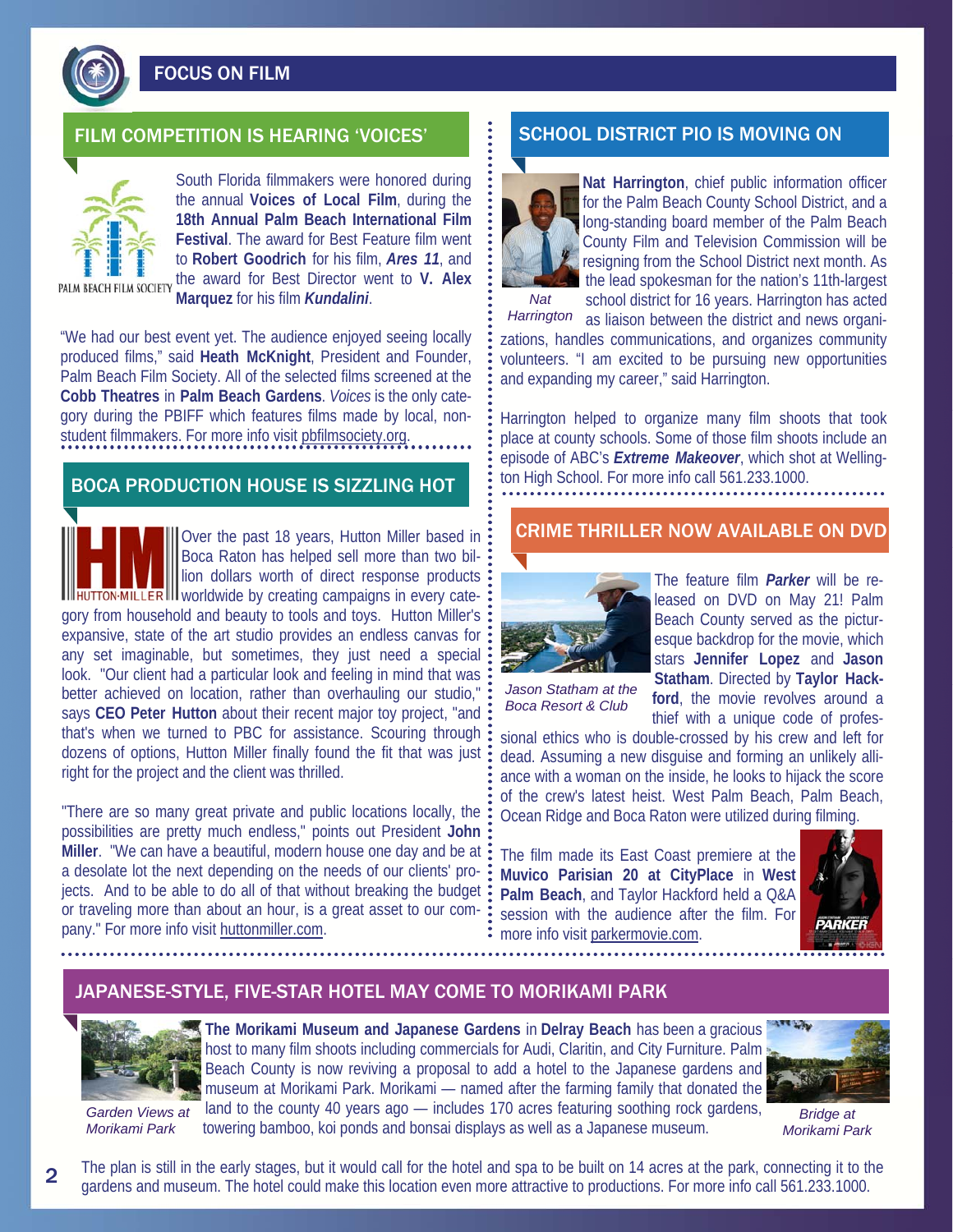



**Visit Florida** came to Palm Beach County (PBC) to film areas of **Delray Beach** as part of their Florida Insiders series, which is an initiative of Visit Florida's Share A Little Sunshine program.

*Delray Beach* 

Share A Little Sunshine is an effort to encourage Floridians to invite out-of-

staters to experience all Florida has to offer. The premise behind the program is that tourism creates jobs.

"We were excited to shoot in PBC, and Delray Beach in particular, because it offers the quintessential Florida experience. It is a vibrant community situated on the ocean, and it is a small town with big city sophistication. All of that vibrancy and charm came through in the shoot," said Producer **Jenny Zoberg**. The videos will be seen on VisitFlorida.com. Users are sent to the site to view the Florida's Insiders videos through billboards and Public Service Announcements throughout the State. The shoot was produced by **SPARK**, a branding agency located

in Tampa, FL. For more information please visit spark.us.

# 'REAL HOUSEWIVES' IN WELLINGTON



The third season of the **Real Housewives of Miami** has kicked off and the ladies of the famous Bravo franchise made their way up to Wellington this year! The one-day shoot took place at the 4th Annual Gay Polo Tournament held at the **Grand Cham-**

*Real Housewives of Miami-Season Two Cast Photo* 

**pions Polo Club**.

Season Three will give viewers an inside look into the aspirational lives of some Miami women as they juggle family, work, and a spicy social scene in one of the hottest cities in the world. For more information please visit bravotv.com.

# SHARING A LITTLE SUNSHINE **A LITTLE SUNSHINE A LITTLE CONVENTION** IN WPB



A brand new fan event, **Fatality Fest** will be held at the Marriott in **West Palm Beach** from **June 7-9**. The goal of Fatality Fest is to unite genre fans over the course of three days in an expo filled with celebri-

ty appearances, a VIP party, a filmmaking competition, costume contests, panels and workshops, and more.

Some of the celebrity appearances include **Christopher Judge** (*Stargate SG-1/Deadspace:Aftermath*), **Scott Spiegel**  (*Actor, Writer, Producer, Director*), **Ernie Hudson** (*Ghostbusters, The Crow, Oz*) and **Judith Shekoni** (*The Twilight Saga: Breaking Dawn-Part 2*). Fatality Fest is produced by ADA Management Group, an entertainment management firm, and Fatality Films, a film production company. "Fatality Fest is the next big thing in pop culture conventions," said **Andrea A. Albin**, owner of ADA Management Group. For info visit fatalityfest.com and click on West Palm Beach.



## FTC WELCOMES SPRING INTERN!



Please join the PBC Film and Television Commission in welcoming **Alexander Owens** to the internship program. Owens is inspired to one day be a film director and screenwriter. He attended the **G -Star School of the Arts** where he worked on the feature film, *Destiny's Stand* and participated in

*Alexander Owens* 

the 2011 G-Shorts Student Film Competition.

He currently attends **Palm Beach State College** where he studies Motion Picture Production. "I hope to gain a better understanding of the inner workings of the film industry in PBC during my internship," said Owens. For more info visit pbfilm.com.

# PALM BEACH COUNTY'S HIGH SCHOOLS RANK HIGH IN NATIONAL INDEX!

Each year, the **Washington Post** names **America's Most Challenging High Schools**, and this year Palm Beach County has five schools at the top of the list! Suncoast High School in Riviera Beach at number 15, Alexander W. Dreyfoos School of the Arts in West Palm Beach at number 63, Atlantic Community High School in Delray Beach at number 209, Spanish River High School in Boca Raton at number 236, and the G-Star School of the Arts in Palm Springs at number 544. America's Most Challenging High Schools ranks schools through an index formula that's a simple ratio: the number of Advanced Placement, International Baccalaureate and Advanced International Certificate of Education tests given at a school each year, divided by the number of seniors who graduated that year. For more information visit washingtonpost.com.